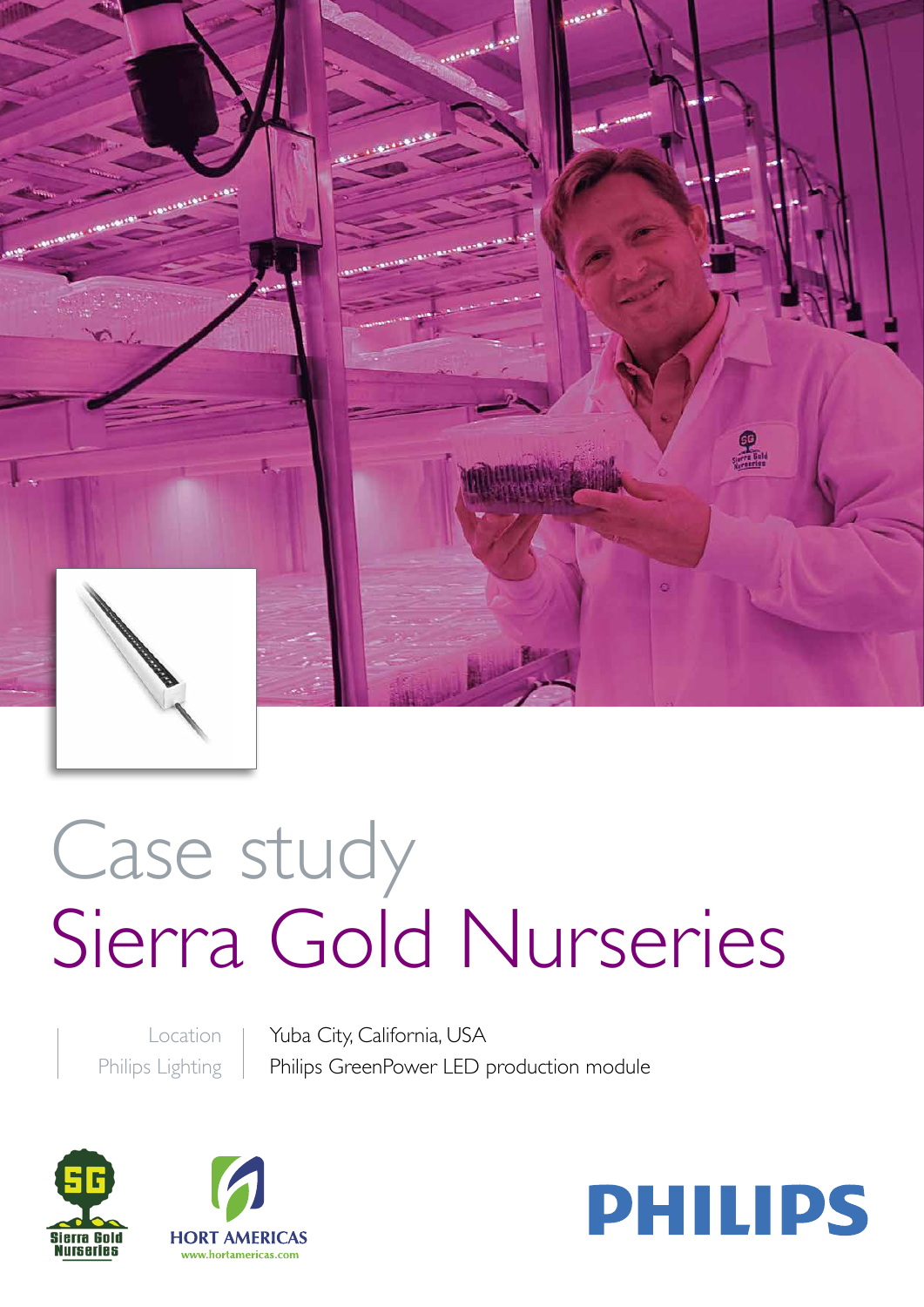

"The LEDs should last 50,000 hours, plant performance is better under the LEDs, there is a major energy savings difference and the payback is a few years. It was a no-brainer for us as to which lights to install."

#### Cliff Beumel

Vice President, Sierra Gold Nurseries



## **Background**

Sierra Gold Nurseries was founded as a bare-root fruit and nut tree propagator in 1951 in Yuba City, California. The company now produces both bare-root and containerized trees on about 200 acres. Most of the millions of trees produced annually are shipped to nut and fruit growers in California, Washington and Oregon. Some are sold to growers in the Mountain States and along the East Coast. Most of the trees are produced as 1-year-old trees.

## The challenge

Sierra Gold Nurseries has purchased tissue culturepropagated rootstock from suppliers for over 10 years. Seven years ago the nursery produced all of its trees as bare root. During the last few years the nursery has doubled its containerized production every year. To meet the increasing demand for its trees, Sierra Gold opened a 10,000-square-foot tissue culture lab. Orders were increasing and there were new rootstocks

being developed that would eventually lead to more than half of the company's propagation material originating from tissue culture. Initially, all of the rootstocks produced in the new lab will be for internal use only. Eventually the rootstocks could generate supplemental income through outside sales.

# The solution

Before the decision was made as to the type of lights that were going to be installed in the tissue culture lab, a lot of information was collected from other labs, researchers and consultants from around the world. After determining the options available and conducting a cost analysis of LEDs vs. fluorescent lights, company officials were so confident in choosing LEDs that no trials were conducted between LEDs and fluorescent lights. The company did do some trials with different LED lights. Working with Hort Americas, Sierra Gold Nurseries installed Philips GreenPower LED production modules Deep Red/Blue in its lab.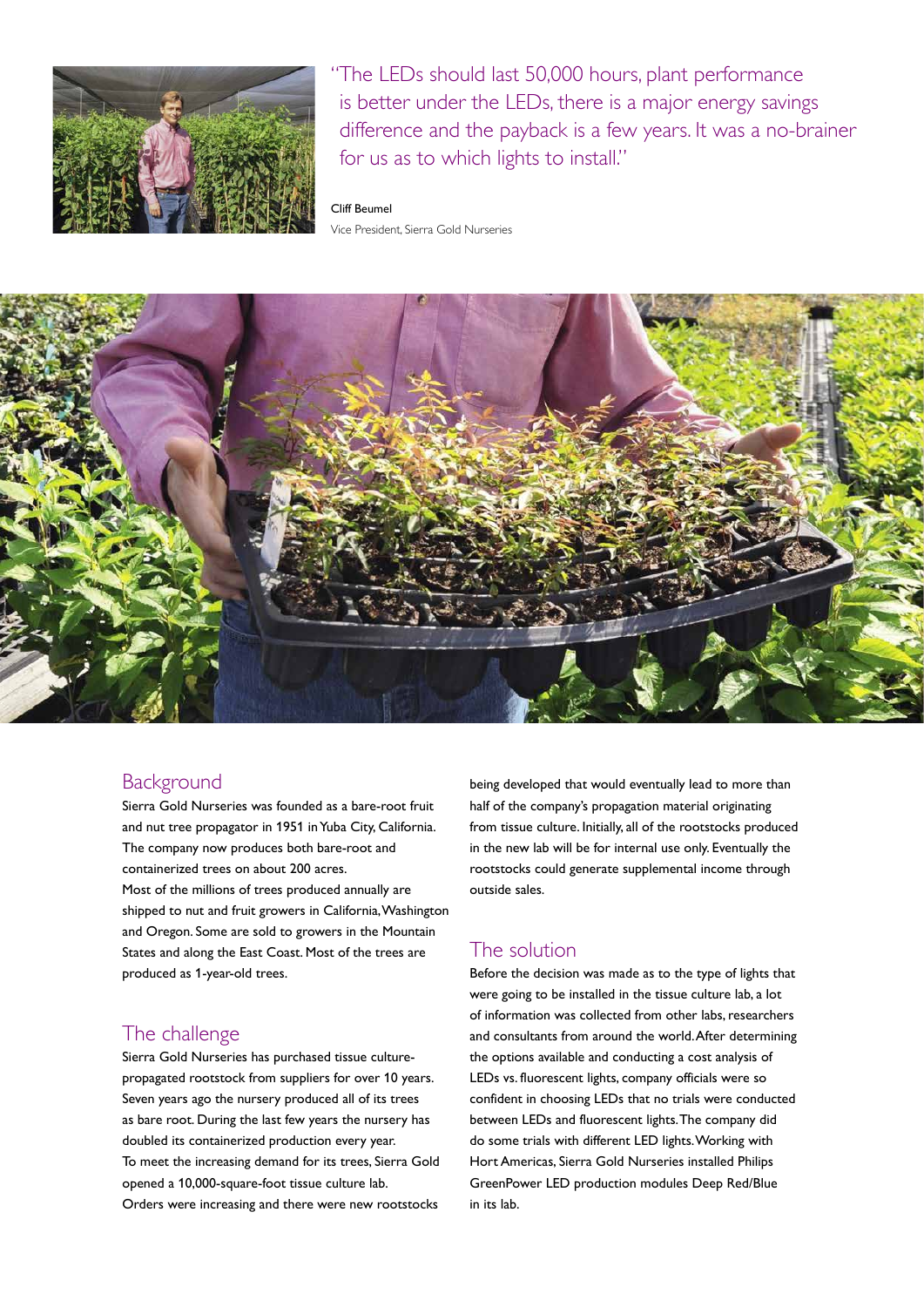# The payback in only a few years made the decision much easier



#### Facts

Grower Sierra Gold Nurseries Sector Trees Crop Propagation of fruit and nut trees, including almonds, pistachios, walnuts, apples, cherries, pears, peaches and prunes Location Yuba City, California, USA **Solution** Philips GreenPower LED production module Deep Red/Blue Philips LED Horti Partner Hort Americas Results More efficient tree propagation

Ejay Dehal Technical Manager

#### **Benefits**

Cliff Beumel, Vice President of Sierra Gold Nurseries, says operating a tissue culture lab is like running a factory in terms of maintaining uniformity. 'This is difficult to achieve with plants, but the closer you can get to it the better. Uniformity of plants under LEDs is better across the lab than under fluorescents.'

Another critical factor for success with a tissue culture lab is multiplication rates. 'There are two parts to the multiplication equation,' Beumel says. 'There is the number of plantlets that are produced from each multiplication cycle, and there is how quickly these cycles occur.

We believe because the LEDs deliver more usable light in the grow room that the plant proliferation rates should improve due to either greater uniformity or enhanced plant growth.'

According to Cliff Beumel, even if LEDs only operated equally to fluorescent lights in terms of plant growth, the energy savings alone provided by the LEDs convinced him they were the right choice for the lab. The fact that

the payback was only a few years made the decision that much easier. Another energy-related factor that influenced Beumel's decision to install LEDs is the amount of heat given off by the lights.

'In a tissue culture growth room the plants have to be kept at the right temperature. A temperature increase of only -15 ºC / 5 ºF can have an adverse effect on the plants. If plants grow too fast vitrification can occur. The plants grow so fast that they can't sustain themselves and plant quality suffers tremendously. This can occur when there is a slight change in the temperature.'

Beumel says a fluorescent ballast with two 40-watt bulbs sitting underneath a tissue culture shelf can raise the temperature of the shelf above the lights. He says there must be enough space between the lights and the shelf or the warmer temperature can lead to problems with plant uniformity. The closer the spacing between shelves means more shelves and more plants in the lab. Not having to be concerned with a temperature increase from LEDs allows Beumel to install more shelves to grow more plants, making for a more efficient set-up.